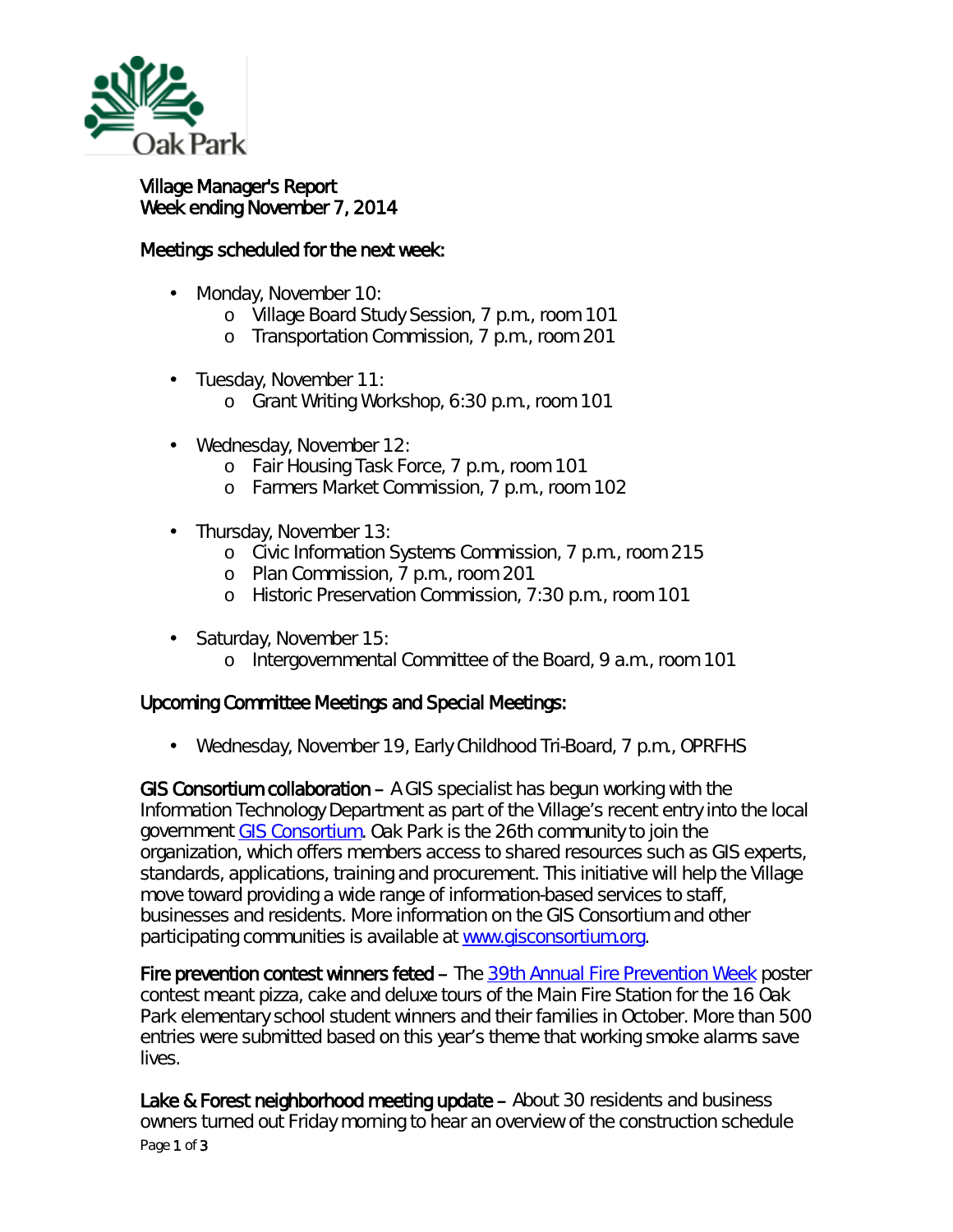and ask questions of representatives from the development and construction companies. Village staff also was on hand to answer any questions related to areas under municipal jurisdiction. The gathering at the Nineteenth Century Club was cordial and questions focused primarily on impacts such as working hours, noise and traffic. A construction contact telephone number was provided. Parking & Mobility Services Director Jill Velan will be the Village's official point of contact for inquires related to the project. [Click here to see the materials provided to the meeting](http://www.oak-park.us/sites/default/files/456678891/2014-11-07-lake%2Bforest-neighborhood-meeting-handouts.pdf)  [attendees.](http://www.oak-park.us/sites/default/files/456678891/2014-11-07-lake%2Bforest-neighborhood-meeting-handouts.pdf)

Police activity update – High-priority calls for service declined in October, marking the fourth month in a row for a drop in calls. Police responded to 751 high-priority calls in October, down from 888 in September, 992 in August and 1,007 in July. June and July have been the only months so far this year where high-priority calls exceeded 1,000. Medium-priority calls, such as accidents with no injuries, continued to be the largest percentage of all calls in October, a trend that holds constant from month to month. Police were on the scene of high-priority calls in an average of three minutes and 14 seconds. Average high-priority call response time for the year is three minutes and 32 seconds. The majority of October calls to the West Suburban Consolidated [Dispatch Center](http://www.wscdc.org/) were from Oak Park, reflecting the relative populations of the participating communities. The November report will reflect calls handled by the dispatch center for Park Ridge, which has about 38,000 residents, making it second to Oak Park. [Click here to see the data.](http://www.oak-park.us/sites/default/files/456678891/2014-10-police-call-data.pdf)

Fire Department report – Oak Park firefighters/paramedics responded to 531 calls for service in October, bringing the year-to-date total to 5,338. The 338 emergency medical services calls represented 64 percent of all calls for the month, followed by alarm initiated (18 percent), general service (13 percent) and fire/hazardous conditions (5 percent). Crews were on the scene in an average of five minutes and 29 seconds, well below the six minute industry standard. No significant fire losses occurred in October, but incidents did include a bag of burning trash in an apartment entrance lobby and a car fire. Department training focused on the Ebola issue as new guidelines emerged from the Centers for Disease Control, Illinois Department of Public Health and Loyola Medical Center. Protective equipment was fit-tested, as it is annually, to ensure responders are prepared for any type of infectious incident. The department's EMC Coordinator has been meeting weekly with health and emergency care providers to keep abreast of the latest information and guidelines. In addition, the dispatch center began asking travel questions of 911 callers when their symptoms met CDC risk guidelines.

Page 2 of 3 Capital improvement projects update – The federally funded Ridgeland Avenue resurfacing project is complete, except for a few punch list items scheduled for next week. Some pavement markings and punch list items are all that remain of the season's local street and parking lot resurfacing projects. The two remaining alley segments being rebuilt under the Green Alley Program should be completed within the next two weeks. Lighting is scheduled to be installed in December in the recently complete east-west green alley north of Lake Street and west of Forest Avenue. Six of the 10 alley segments being rebuilt under the standard program now are open, with two alleys still under construction. Residents of alleys that were scheduled to be completed this year, but will be postponed until early spring, are being notified by mail of the delay, which is due to the continued concrete shortage and forecasted cold temperatures. These include the east-west alley south of North Avenue at Austin